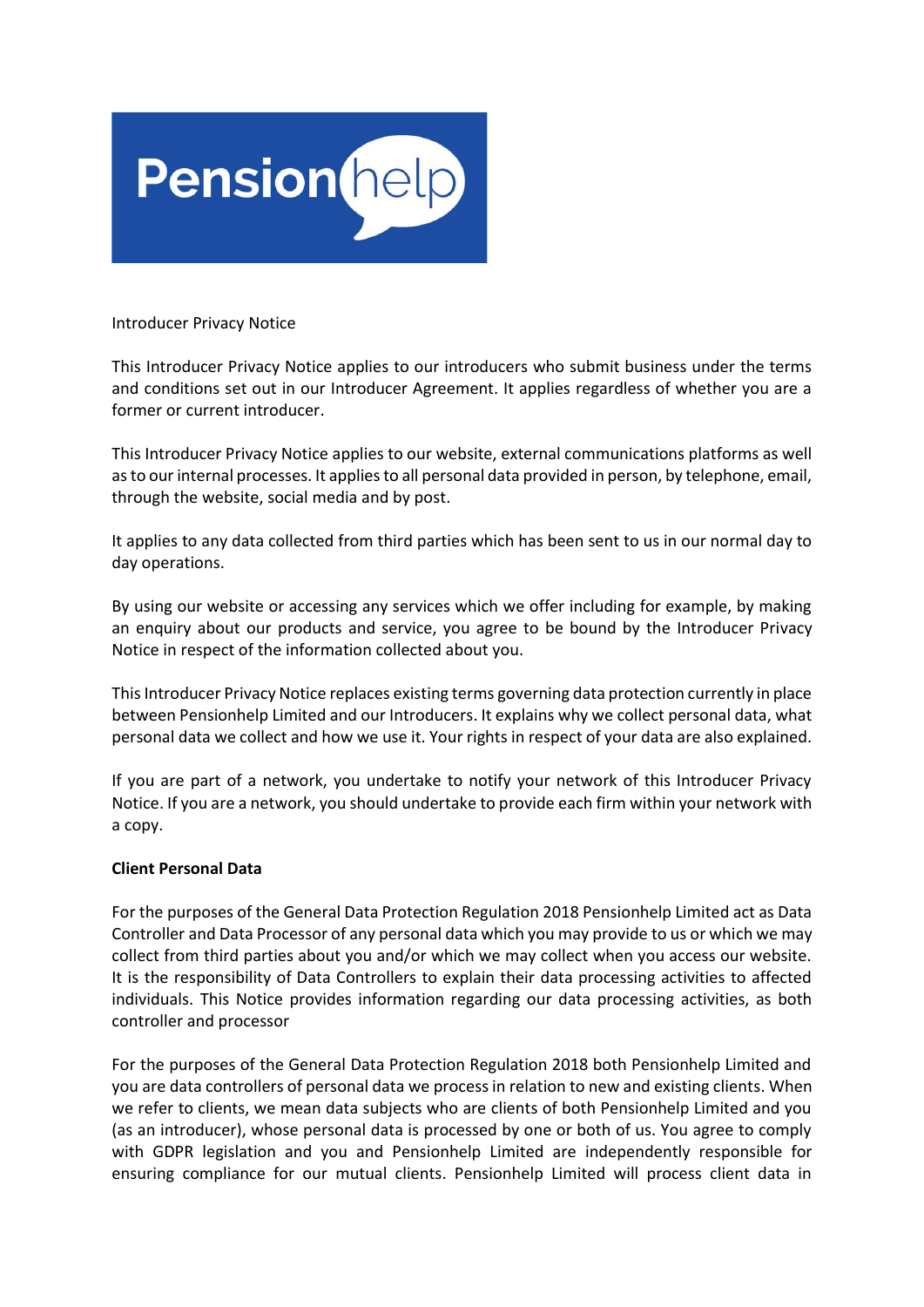accordance with our Introducer Privacy Notice which is available at www.pensionhelp.co.uk. By agreeing to become an introducer you agree that when you supply us with client personal data you are confirming that you have obtained all necessary consents from the client and issued them with details of your own fair processing notice. Pensionhelp Limited require that prospective clients sign a copy of our Customer Privacy Notice before we can proceed with the introduction.

You may only access the personal data relating to your clients and only in respect of the business that you are responsible for servicing.

In the event either you or we become aware of a client complaint concerning the way the client's personal data is processed or a request to exercise any of their rights as a data subject, which is likely to impact on the other party, you or we shall notify each other without undue delay and shall co-operate and provide reasonable assistance to respond to and resolve any such complaint or request.

# **Your Personal Data**

We need to collect personal data about you and maybe individuals associated or employed by you throughout the course of our business relationship with you. You undertake to ensure you provide any such associated or employed person that becomes our data subject with a copy of this notice.

We collect personal data including: name, date of birth, address, gender, job title, firm name, regulatory status, FCA individual registration number, bank details, email address, directorship search. We usually collect this information when you register with us and during the course of our business but also from third parties, such as Companies House, FCA, product providers, credit reference agencies and antifraud agencies.

We record and monitor telephone calls for quality control and regulatory purposes.

We use your personal data to:

Perform our contractual obligations, to confirm your identity, process your registration, administer business you submit, make payments, communicate with you, develop our business relationship with you, liaise with product providers.

Comply with our legal obligations, by maintaining records for our regulator, Information Commissioners Office, HMRC, to reply to complaints, data subject requests, to investigate, prevent or detect crime.

Where it is necessary for our legitimate interests (or those of a third party) provided your interest and fundamental rights do not override those interests including: to exercise our rights; to prevent, investigate and detect fraud; to carry out fraud, credit and anti-money laundering checks; to respond to enquiries and complaints from you and/ or client(s); to provide management information for business monitoring; to maintain our business records; to manage our financial position and business capability; to obtain professional advice; for accounting and auditing purposes, and for marketing research and statistical purposes. We may process your personal data without your knowledge or consent where this is required or permitted by law.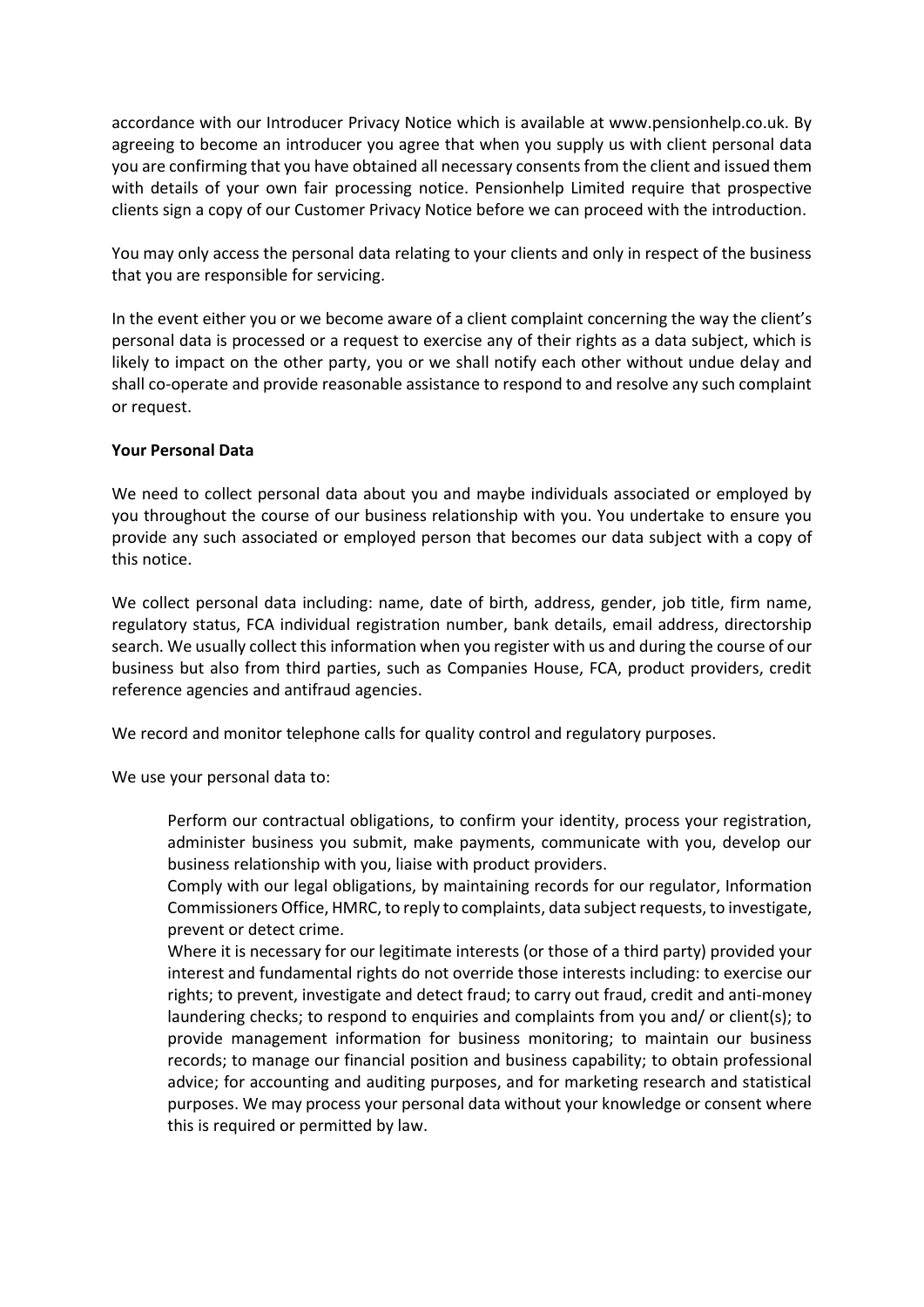In the unlikely event we need your consent to process personal data, for example to process sensitive personal data (e.g. information about health) or criminal offences or proceedings, we will tell you. In limited circumstances this type of personal data may need to be processed where we need to carry out our legal obligations, where it is in the public interest (e.g. for prevention and detection of unlawful acts or preventing fraud), in relation to legal claims or where it is needed to protect your interests (or someone else's interests) and you are not capable of giving your consent, or where you have already made the information public. If you provide sensitive personal data and/or information relating to criminal offences or proceedings on behalf of your clients or another third party, we will ask you to confirm that the third party has provided his or her consent for you to act on their behalf.

# **Sharing your data**

We may share your personal data with third party service providers, not limited to IT and back office administration providers, banks, professional advisers, printers, third party providers such as insurers.

Where we are under a legal duty we may share your personal data with HMRC and other tax authorities, the Regulator, the Financial or Pensions Ombudsman service, the Department of Work and Pensions, the courts, the police and other law enforcement agencies.

We will share your personal data for our legitimate interests as part of our regular reporting activities on company performance, for business development and trend analysis purposes, for fraud detection and prevention, in the context of a business reorganisation or group restructuring exercise, for system maintenance support and hosting of data.

We may share your personal data with other third parties in the context of the possible sale or restructuring of the business.

# **Transferring your data**

Your personal data may be transferred to or accessed from other countries (including those outside the European Economic Area). Such information could be accessed buy local law enforcement agencies and other authorities to prevent and detect crime and comply with legal obligations. For further details, as to where your personal information is transferred, please contact the Data Controller.

### **Storing your data**

We will hold your personal data securely and will keep your personal data for as long as we have a business relationship with you. Thereafter we may keep your data indefinitely for regulatory or legal reasons.